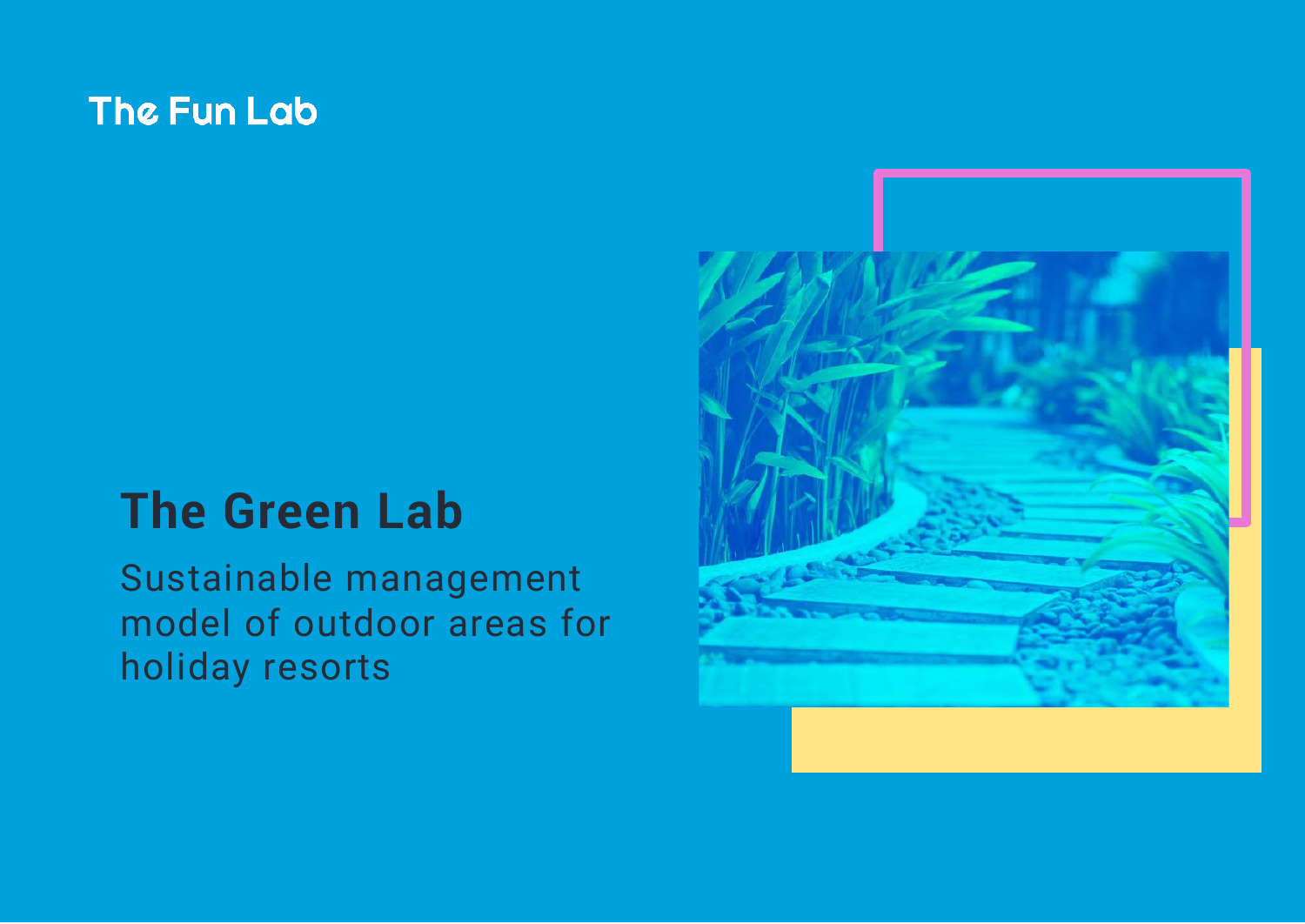# **Motivation of the project**

The new sustainability paradigm is profoundly changing the world in which we live at, and the hotel sector is no stranger to this process. Today we note a trend towards the increasing focus on sustainable solutions and initiatives within the generation, building and renovation of resort facilities.

For several years, we had been seeking to find the existence of specific standards concerning a sustainable and efficiency approach regarding outdoor areas at holiday resorts. Among all, these are the facilities which have more intensive use during periods of high demand (with a greater seasonality) and generate most impact in the municipalities where are situated – water and energy stress, acoustic and light environment…-, mainly mature coastal tourist destinations.

Therefore, we have developed our own sustainable framework regarding holiday resorts outdoor areas, whose objective is to provide an operational guideline with clear actions and performance indicators.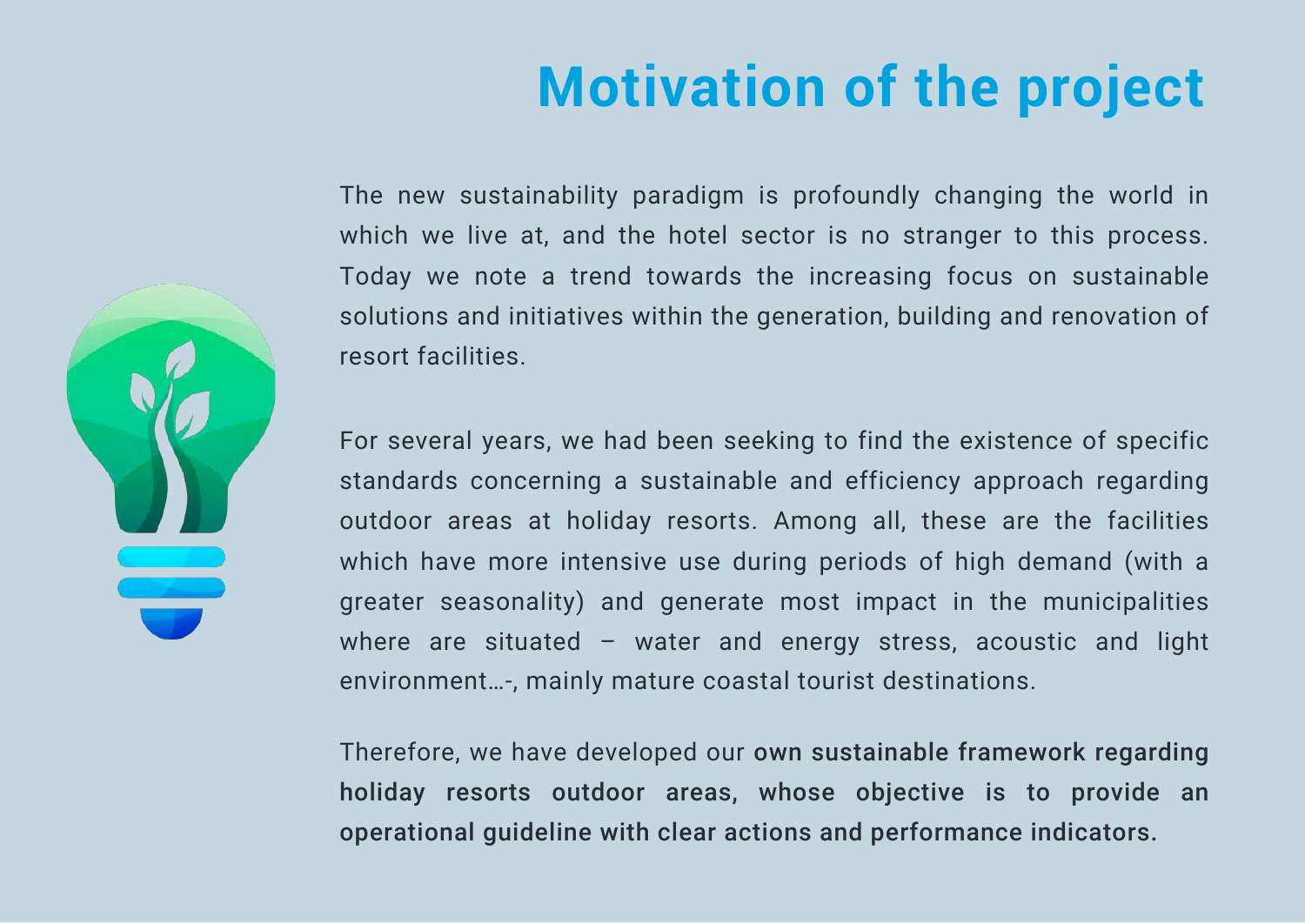

### **Applied innovation project**

Development, implementation and validation of a sustainable architecture and management model of outdoor areas for holiday resorts.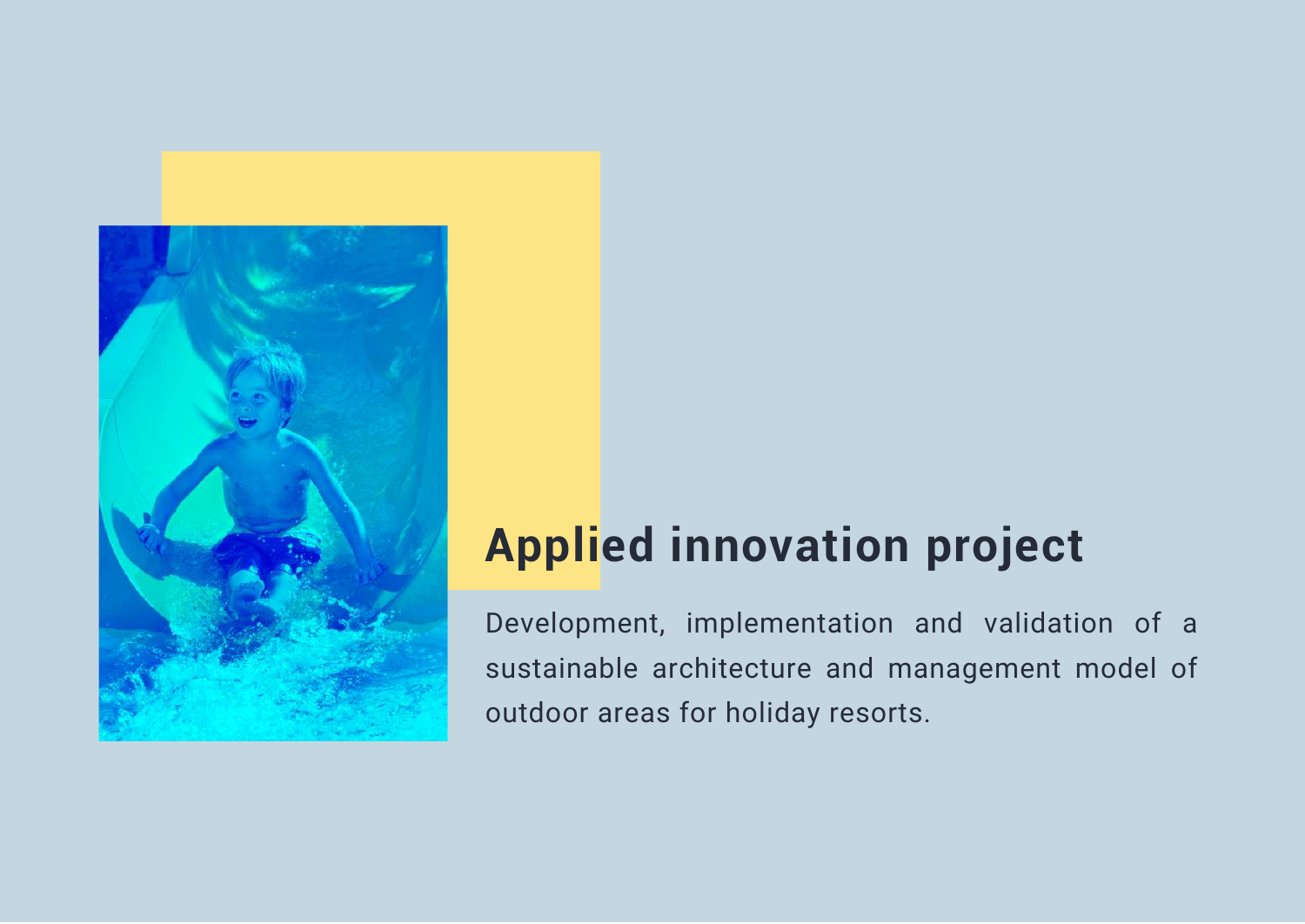### **Sustainable management model**

#### **Key pillars**

#### **1. Theoretical Model**

Modeling, development, and validation of a sustainable management model for different application areas such as pools, leisure facilities and other outdoor spaces, including more than 100 procedures and indicators around hydraulic and energy efficiency, circular economy, accessibility and applying innovative technological solutions in each of the fields under consideration.

#### **2. Customization**

We propose a management model adaptable to any space, no matter if the installation is a new construction or an existing area. Based on the overarching theoretical model, the analysis and the implementation plan will be executed suited to the objectives that have been set.

Together with the customer, we will define the goals to be achieved and the associated implementation plan with short, medium, and longterm actions.

#### **3. Efficiency and digitization**

Our project is aligned with the integration of existing technology solutions for an efficient management of these areas.

With this technology, it can be easily monitored and controlled energy and water resources and costs, associated with predefined criteria and indicators to achieve improvements over time, resulting in an efficiency and substantial cost savings model.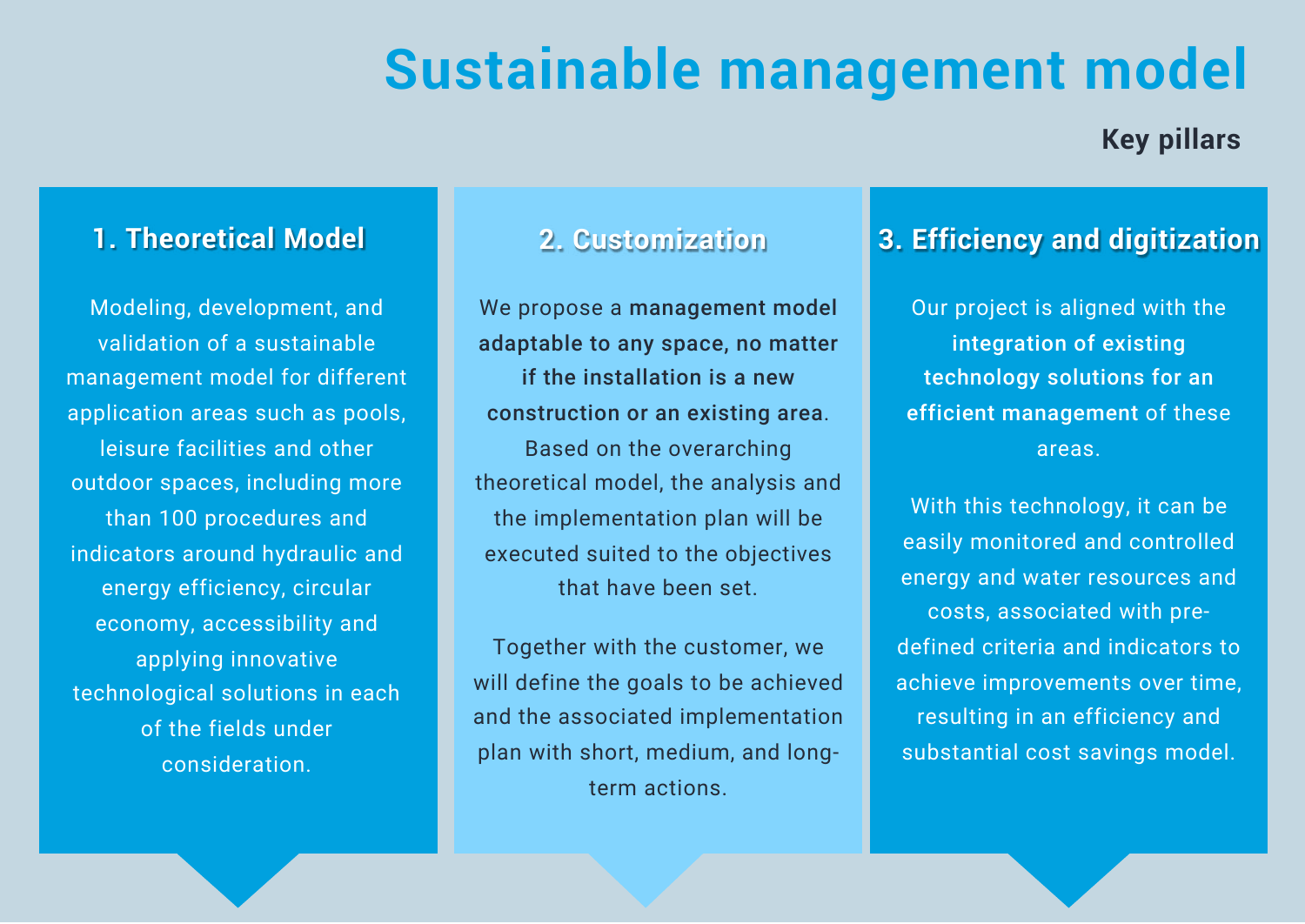## **Sustainable management model**

#### **Covered fields**

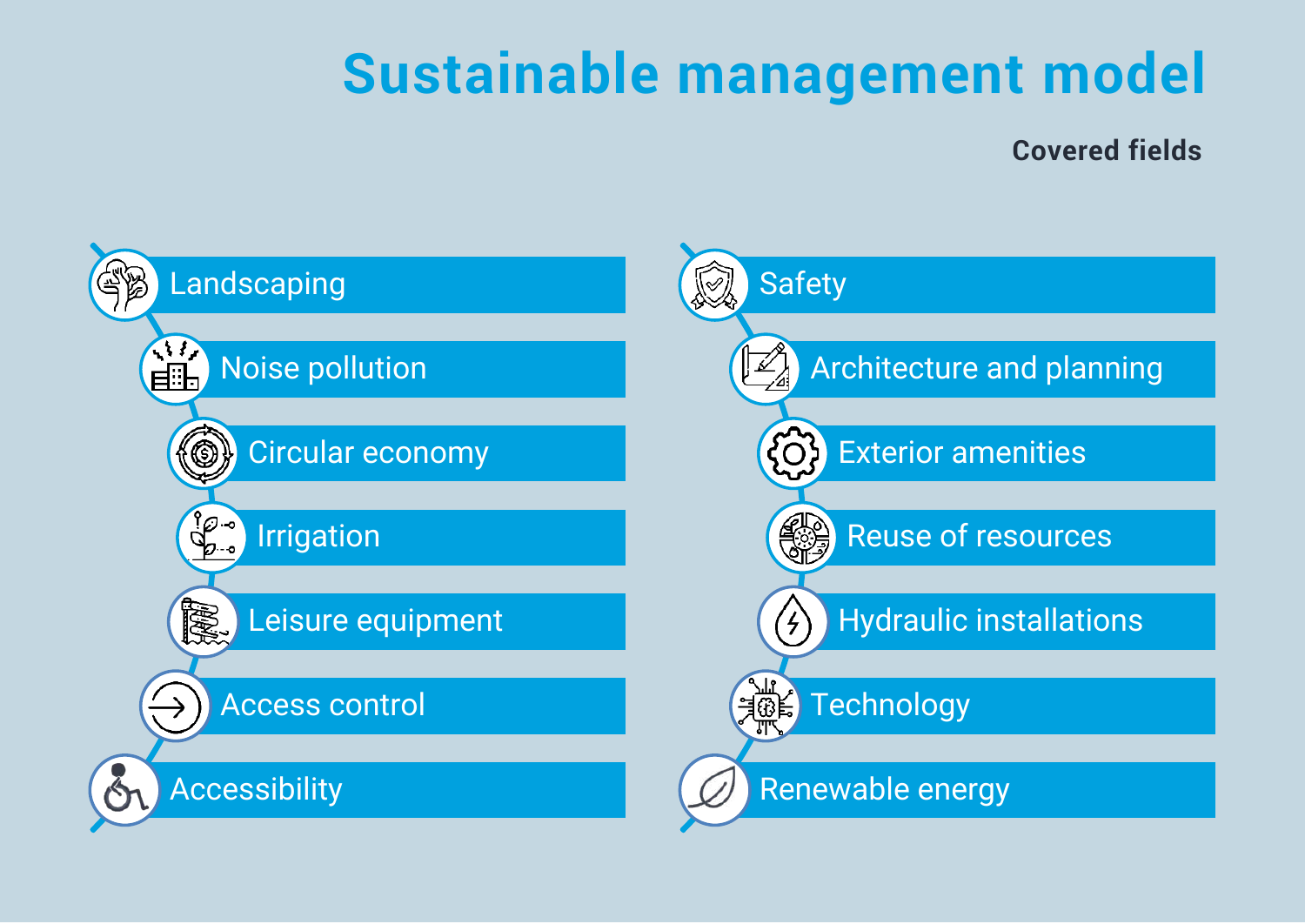# **Who is this model for?**

**Resorts likely to adopt this sustainable management model**

Recommended for any holiday resort having outdoor areas, swimming pools and leisure facilities:







*Hotels & Resorts Campings Theme & Water parks*

Suitable for implementation by any resort which:

- Wants to carry out an ad-hoc project
- Is building new facilities
- Is being renovated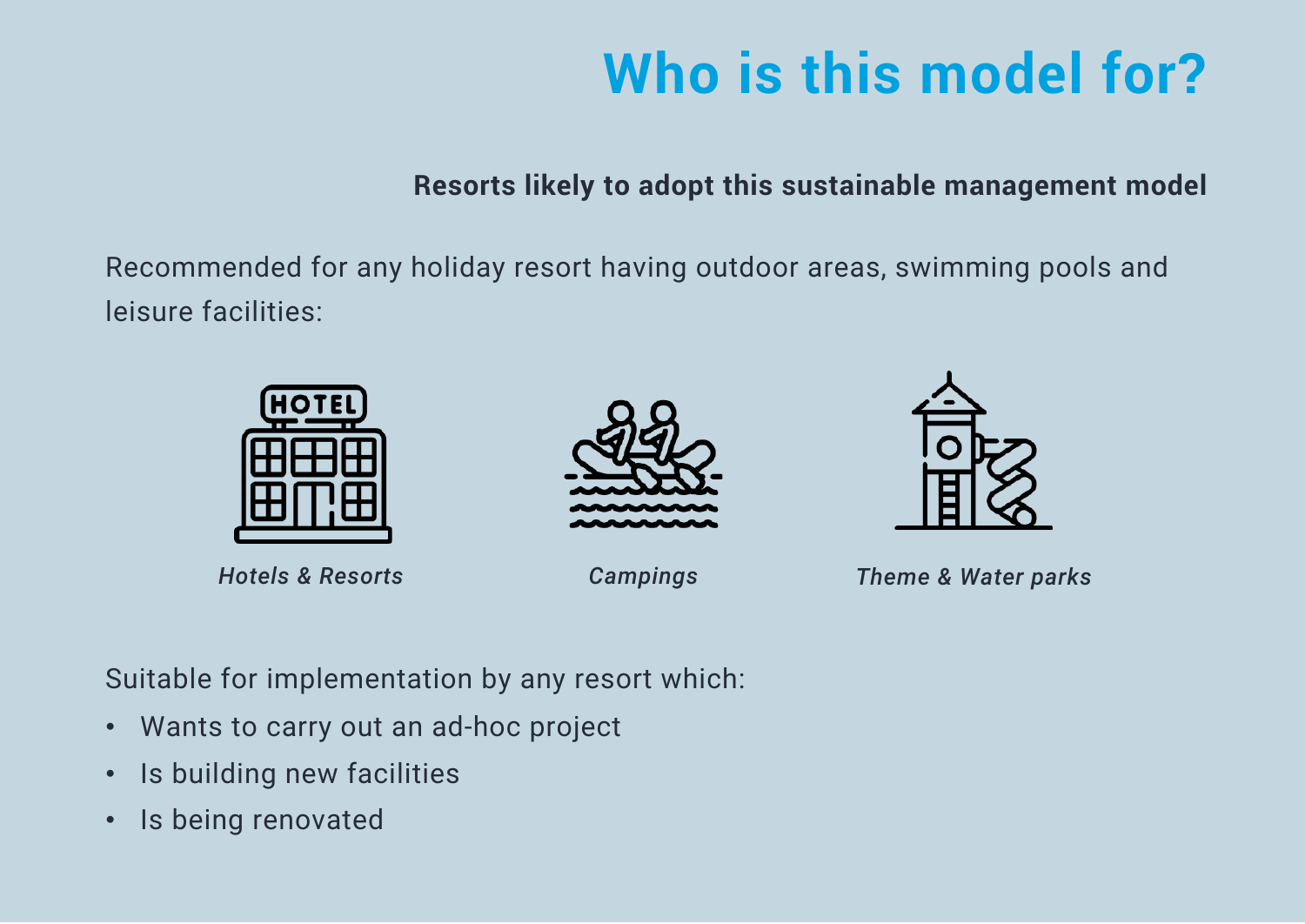## **Benefits in our model**

Any establishment may benefit from the implementation of the management model by:

- Reducing overall environmental footprint on the touristic destination.
- Reducing energy and water consumption, which entails a better efficiency and profitability.
- Cost savings and more efficient use of available resources.
- Brand positioning and differentiation of the company's value proposition through sustainability strategies.
- Increase in staff sustainability awareness.
- Technological transformation implementation of business intelligence solutions.
- Tailored, modular and step-by-step implementation.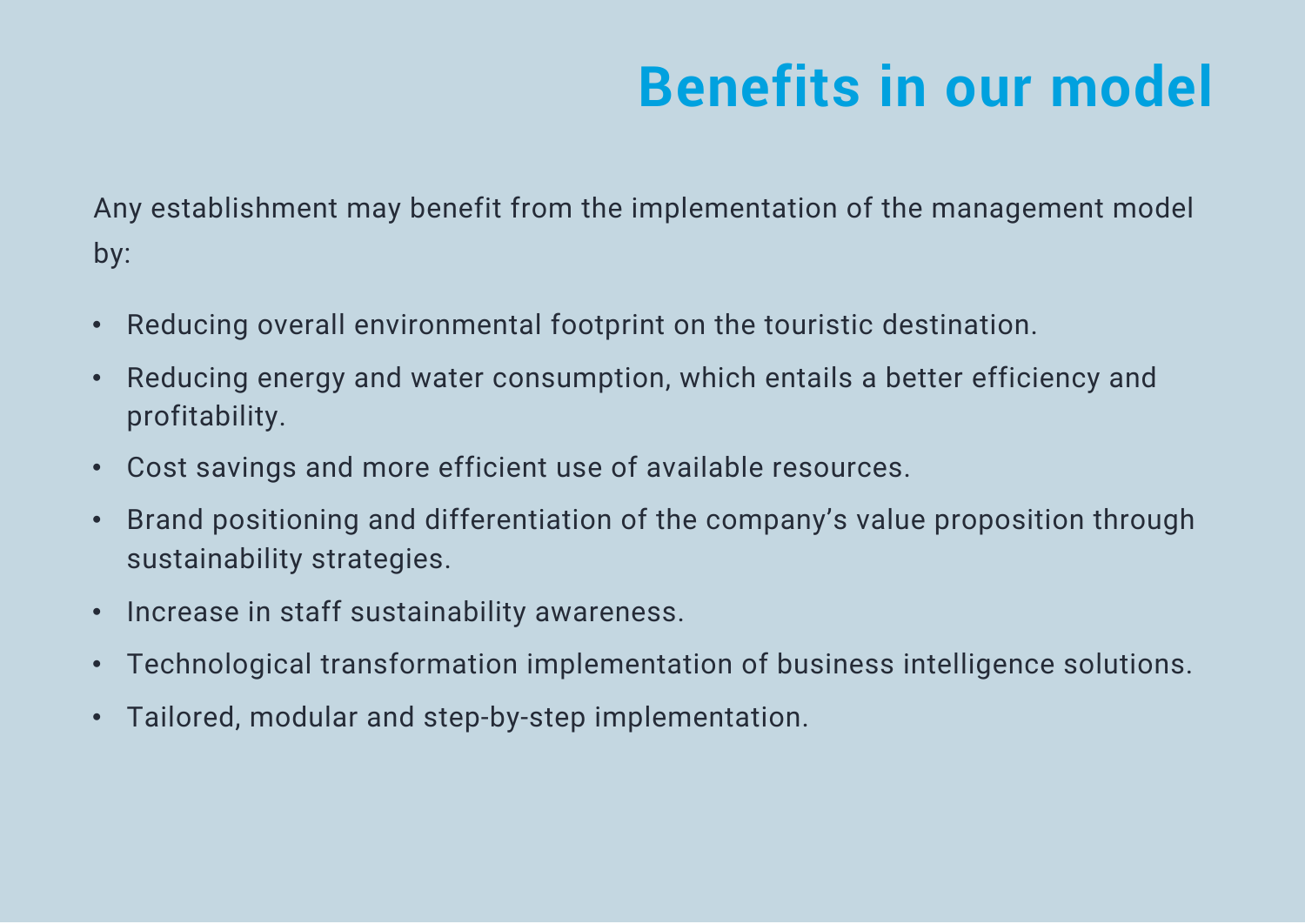# **Institutional support**

At the institutional level, 'The Green Lab' project is supported by:

We have obtained the Thinktur label (from the Spanish Tourism Technological Platform), with the participation of the Spanish Ministry of Science and Innovation, which considered our project to be of great interest and aligned with goals and objectives related to improve the productivity, sustainability and competitivity of the Spanish tourist industry.





Furthermore, we are developing a pilot project with the Hotel Poseidon Resort (Benidorm, Spain), with the institutional support from HOSBEC (Benidorm, Costa Blanca and Valencia Region Hotel Association).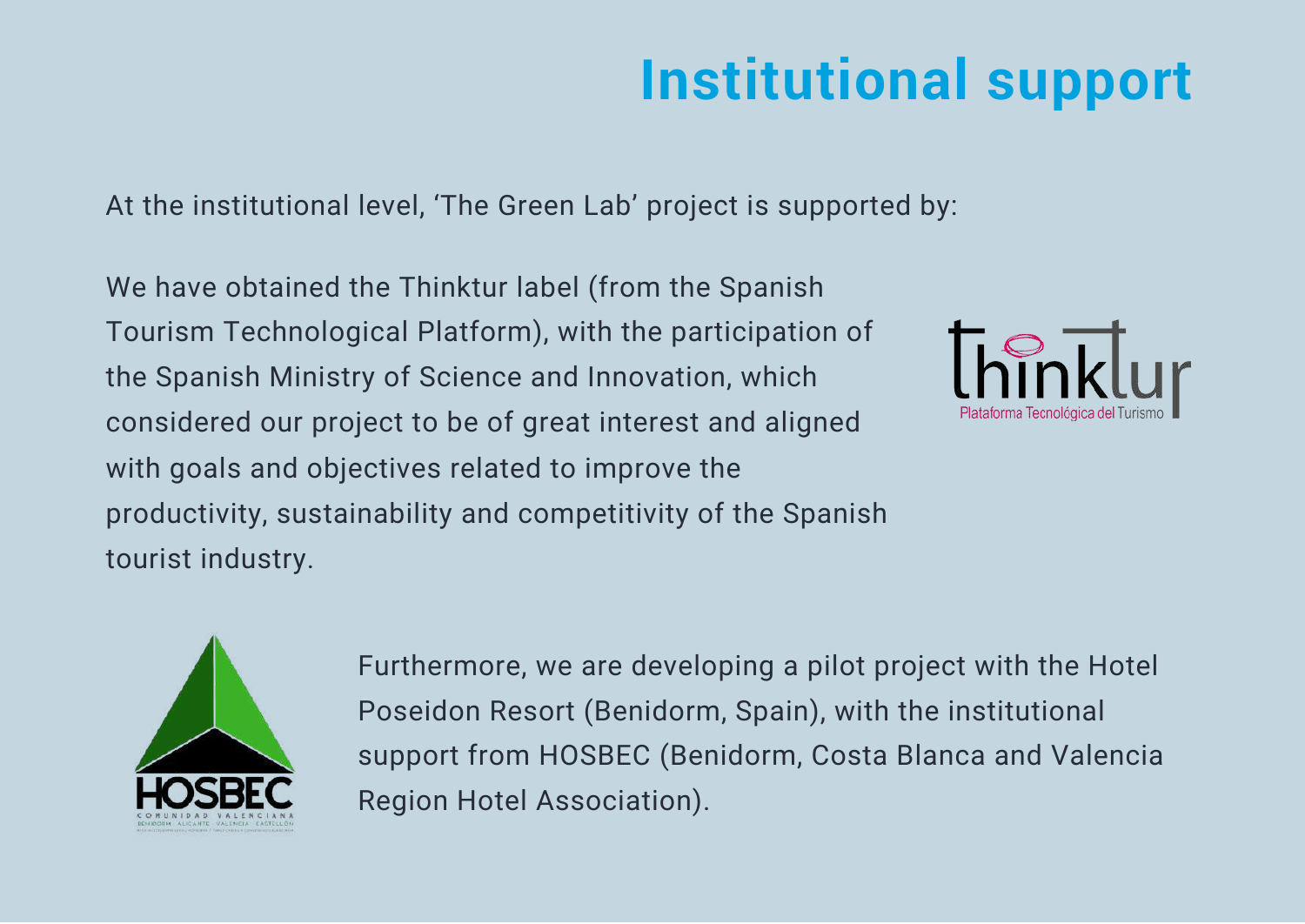### **The organization: The Fun Lab**

The Fun Lab, the company behind the project, is an independent consulting and engineering firm dedicated to leisure, recreational pools and family tourism. In addition, we are an independent inspection company (ISO/IEC 17020), accredited by ENAC (Spanish National Accreditation Entity) for the inspection and certification of aquatic leisure facilities in accordance with European regulations.

Javier Salvador, Managing Director, is a PhD student in Sustainable Tourism Management at Universidad Complutense de Madrid. On the other hand, Santiago García, Technical Director, is graduated in Engineering specialized in hydraulic and energy facilities.